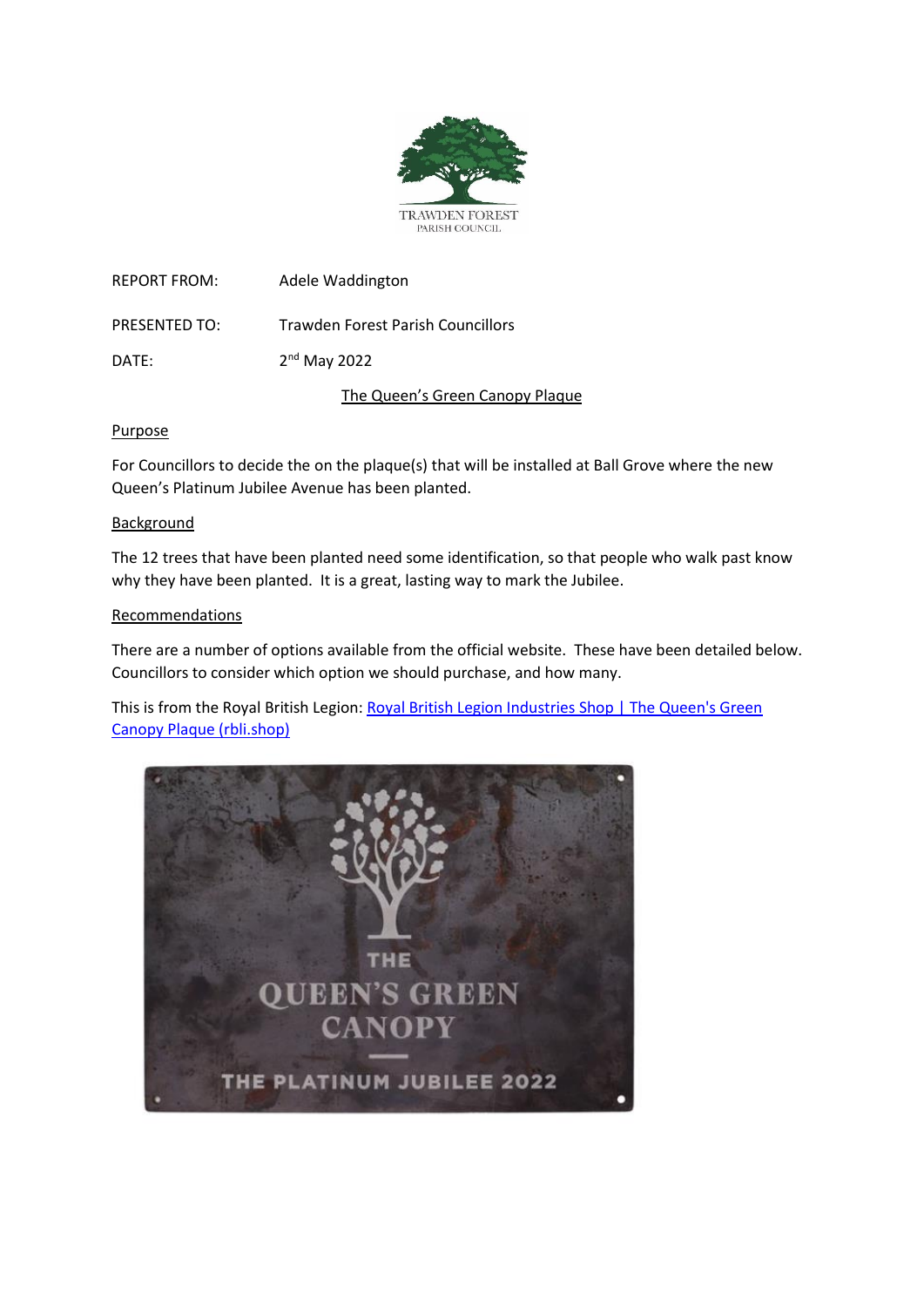RBLI is delighted to supply plaques on behalf of The Queen's Green Canopy (QGC) - a unique tree planting initiative created to mark Her Majesty's Platinum Jubilee in 2022, by inviting people from across the United Kingdom to "Plant a Tree for the Jubilee".

- . Made of high-quality Corten steel. The recyclable material forms a natural protective layer of reddish-brown rust over time to protect against the elements.
- · Available in A4 (210mm x 297mm) and A5 size (146.5mm x 210mm).
- . 4mm Thickness, with four pre-drilled mounting holes at each corner for ease of placement.
- . If stakes are selected, the plaque will come with x2 Corten Steel stakes that attach to the plaque with the included fittings. The stakes can then sink into the ground so that the plaque can be freestanding.

| A4 pre-drilled - no stake   | £129.99 |
|-----------------------------|---------|
| A4 with stakes              | £154.99 |
| A5 pre-drilled $-$ no stake | £119.99 |
| A5 with stakes              | £144.99 |

The Workshop, Aberfeldy Queen's Green Canopy Plaque - The Workshop Aberfeldy

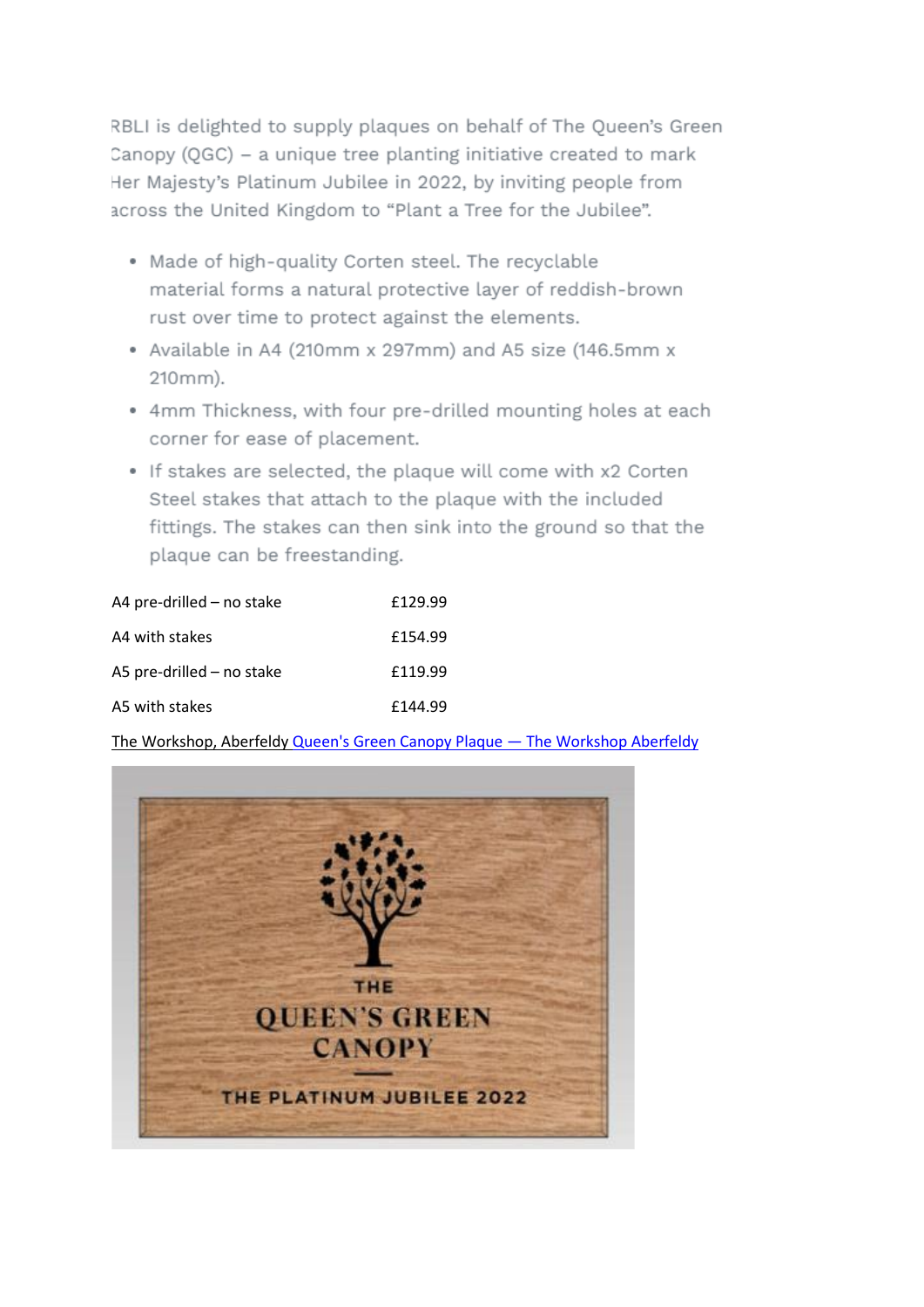Play your role in helping to enhance our environment by planting trees from October 2021, when the tree planting season begins, through to the end of the Jubilee year in 2022.

Plaque dimensions are approximately 200mm x 145mm.

All of our material options are suitable for outdoor use. Our European Oak is 20mm thick and treated with an exterior UV Protection Oil.

| European Oak - no stake                     | £30.50 |
|---------------------------------------------|--------|
| Gold, Silver or Copper Acrylic - no stake   | £23.00 |
| Stainless Steel - no stake                  | £30.50 |
| European Oak - with stake                   | £43.00 |
| Gold, Silver or Copper Acrylic - with stake | £35.50 |
| Stainless Steel – with stake                | £43.00 |

Ward Signs [Queen's Green Canopy Plaques | Ward Signs \(ward-signs.co.uk\)](https://www.ward-signs.co.uk/product/plaques/queens-green-canopy-plaques/)